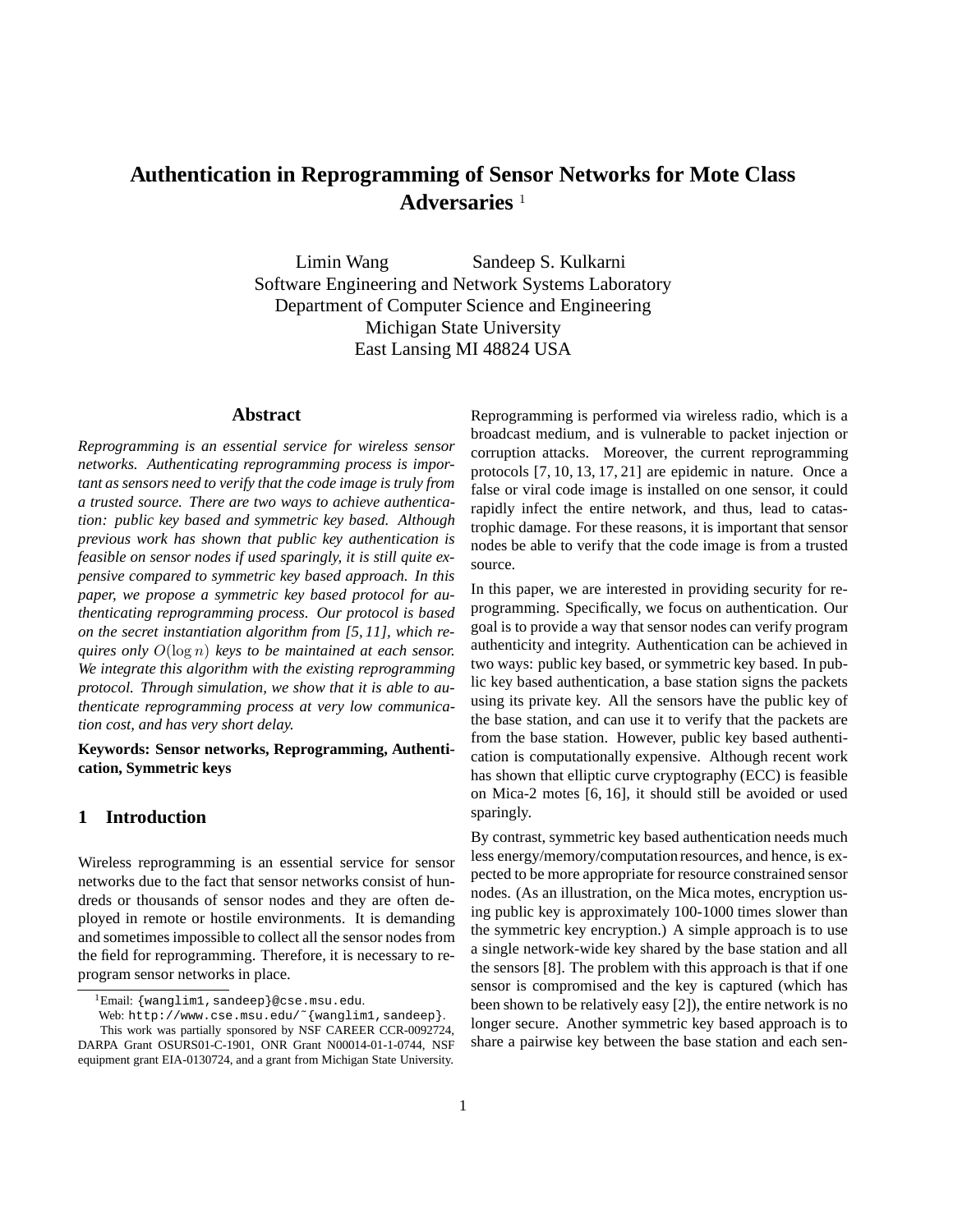| <b>Report Documentation Page</b>                                                                                                                                                                                                                                                                                                                                                                                                                                                                                                                                                                                                                                                                                                                                                                                                                                   |                             |                              |                 | Form Approved<br>OMB No. 0704-0188                  |                           |  |
|--------------------------------------------------------------------------------------------------------------------------------------------------------------------------------------------------------------------------------------------------------------------------------------------------------------------------------------------------------------------------------------------------------------------------------------------------------------------------------------------------------------------------------------------------------------------------------------------------------------------------------------------------------------------------------------------------------------------------------------------------------------------------------------------------------------------------------------------------------------------|-----------------------------|------------------------------|-----------------|-----------------------------------------------------|---------------------------|--|
| Public reporting burden for the collection of information is estimated to average 1 hour per response, including the time for reviewing instructions, searching existing data sources, gathering and<br>maintaining the data needed, and completing and reviewing the collection of information. Send comments regarding this burden estimate or any other aspect of this collection of information,<br>including suggestions for reducing this burden, to Washington Headquarters Services, Directorate for Information Operations and Reports, 1215 Jefferson Davis Highway, Suite 1204, Arlington<br>VA 22202-4302. Respondents should be aware that notwithstanding any other provision of law, no person shall be subject to a penalty for failing to comply with a collection of information if it<br>does not display a currently valid OMB control number. |                             |                              |                 |                                                     |                           |  |
| 1. REPORT DATE<br>2006                                                                                                                                                                                                                                                                                                                                                                                                                                                                                                                                                                                                                                                                                                                                                                                                                                             | 2. REPORT TYPE              |                              |                 | <b>3. DATES COVERED</b><br>00-00-2006 to 00-00-2006 |                           |  |
| <b>4. TITLE AND SUBTITLE</b>                                                                                                                                                                                                                                                                                                                                                                                                                                                                                                                                                                                                                                                                                                                                                                                                                                       |                             |                              |                 | 5a. CONTRACT NUMBER                                 |                           |  |
| <b>Authentication in Reprogramming of Sensor Networks for Mote Class</b><br><b>Adversaries</b>                                                                                                                                                                                                                                                                                                                                                                                                                                                                                                                                                                                                                                                                                                                                                                     |                             |                              |                 | <b>5b. GRANT NUMBER</b>                             |                           |  |
|                                                                                                                                                                                                                                                                                                                                                                                                                                                                                                                                                                                                                                                                                                                                                                                                                                                                    |                             |                              |                 | 5c. PROGRAM ELEMENT NUMBER                          |                           |  |
| 6. AUTHOR(S)                                                                                                                                                                                                                                                                                                                                                                                                                                                                                                                                                                                                                                                                                                                                                                                                                                                       |                             |                              |                 | <b>5d. PROJECT NUMBER</b>                           |                           |  |
|                                                                                                                                                                                                                                                                                                                                                                                                                                                                                                                                                                                                                                                                                                                                                                                                                                                                    |                             |                              |                 | <b>5e. TASK NUMBER</b>                              |                           |  |
|                                                                                                                                                                                                                                                                                                                                                                                                                                                                                                                                                                                                                                                                                                                                                                                                                                                                    |                             |                              |                 | <b>5f. WORK UNIT NUMBER</b>                         |                           |  |
| 7. PERFORMING ORGANIZATION NAME(S) AND ADDRESS(ES)<br>Michigan State University, Department of Computer Science and<br><b>Engineering, Software Engineering and Network Systems</b><br>Laboratory, East Lansing, MI, 48824                                                                                                                                                                                                                                                                                                                                                                                                                                                                                                                                                                                                                                         |                             |                              |                 | 8. PERFORMING ORGANIZATION<br><b>REPORT NUMBER</b>  |                           |  |
| 9. SPONSORING/MONITORING AGENCY NAME(S) AND ADDRESS(ES)                                                                                                                                                                                                                                                                                                                                                                                                                                                                                                                                                                                                                                                                                                                                                                                                            |                             |                              |                 | 10. SPONSOR/MONITOR'S ACRONYM(S)                    |                           |  |
|                                                                                                                                                                                                                                                                                                                                                                                                                                                                                                                                                                                                                                                                                                                                                                                                                                                                    |                             |                              |                 | 11. SPONSOR/MONITOR'S REPORT<br>NUMBER(S)           |                           |  |
| 12. DISTRIBUTION/AVAILABILITY STATEMENT<br>Approved for public release; distribution unlimited                                                                                                                                                                                                                                                                                                                                                                                                                                                                                                                                                                                                                                                                                                                                                                     |                             |                              |                 |                                                     |                           |  |
| 13. SUPPLEMENTARY NOTES<br>The original document contains color images.                                                                                                                                                                                                                                                                                                                                                                                                                                                                                                                                                                                                                                                                                                                                                                                            |                             |                              |                 |                                                     |                           |  |
| 14. ABSTRACT                                                                                                                                                                                                                                                                                                                                                                                                                                                                                                                                                                                                                                                                                                                                                                                                                                                       |                             |                              |                 |                                                     |                           |  |
| <b>15. SUBJECT TERMS</b>                                                                                                                                                                                                                                                                                                                                                                                                                                                                                                                                                                                                                                                                                                                                                                                                                                           |                             |                              |                 |                                                     |                           |  |
| <b>16. SECURITY CLASSIFICATION OF:</b><br><b>17. LIMITATION OF</b>                                                                                                                                                                                                                                                                                                                                                                                                                                                                                                                                                                                                                                                                                                                                                                                                 |                             |                              |                 | 18. NUMBER                                          | 19a. NAME OF              |  |
| a. REPORT<br>unclassified                                                                                                                                                                                                                                                                                                                                                                                                                                                                                                                                                                                                                                                                                                                                                                                                                                          | b. ABSTRACT<br>unclassified | c. THIS PAGE<br>unclassified | <b>ABSTRACT</b> | OF PAGES<br>8                                       | <b>RESPONSIBLE PERSON</b> |  |

**Standard Form 298 (Rev. 8-98)**<br>Prescribed by ANSI Std Z39-18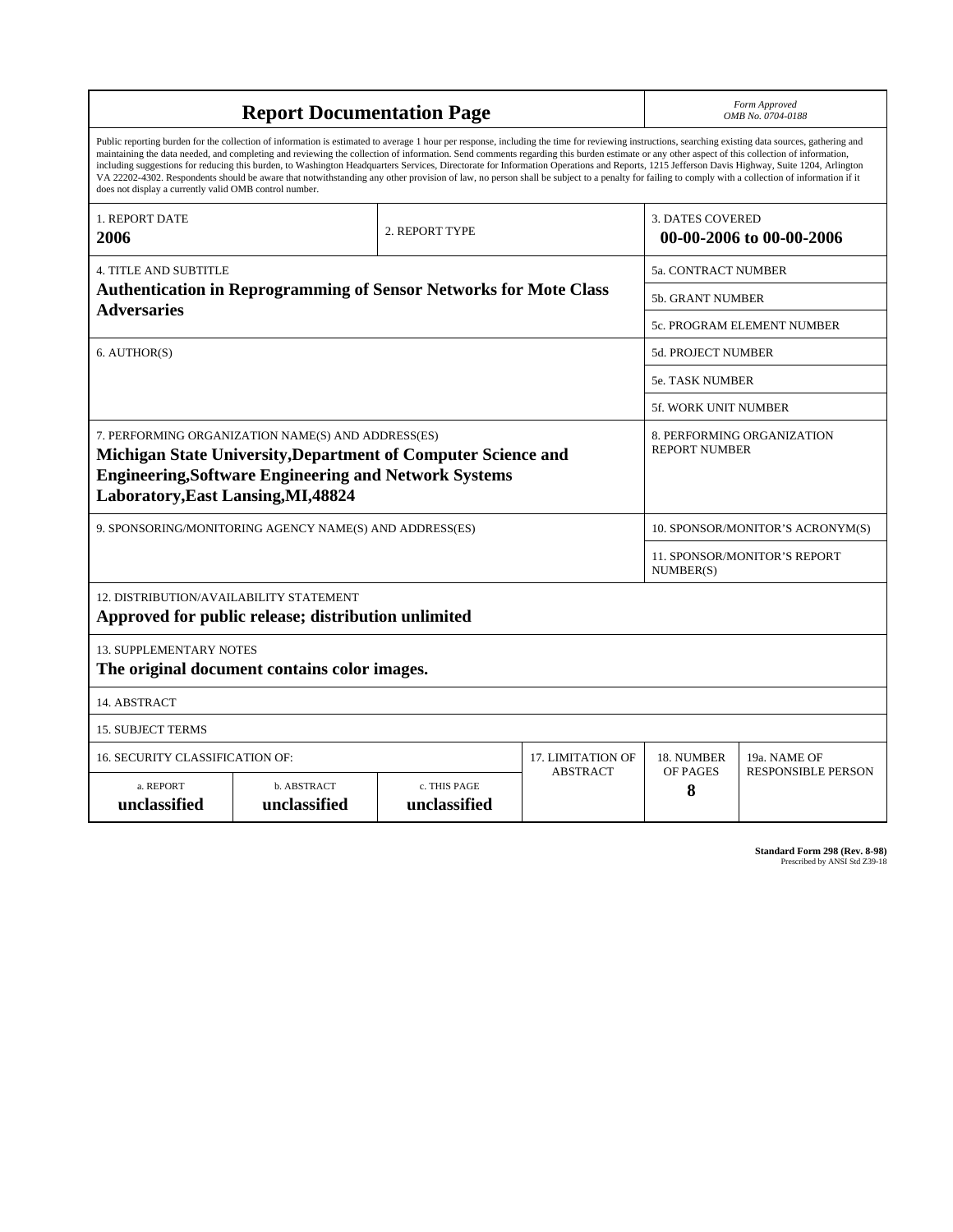sor. Although this approach is resistant to node compromise, it does not scale well to large networks.

In this paper, we show how a symmetric key based algorithm can be used for authentication in reprogramming for moteclass adversaries. Examples of such adversaries are likely to occur in sensor network testbeds. Such testbeds are expected to be typically physically secure so that attacks from a laptop class adversary are prevented/mitigated. However, since the testbed relinquishes control of sensors to users for their experiments, one experiment can be affected by another concurrent experiment. In this case, a potential adversary is in mote-class, i.e., its computation and communication capability as well as battery power is similar to the sensors in the network. In our work, the network consists of a base station and a collection of sensors. The sensors need to verify that the code image is truly from the base station. We note that the only communication that needs to be authenticated is the communication from the base station, rather than the communication between two arbitrary sensors. Utilizing this fact, we apply a secret instantiation algorithm from [5, 11] to provide authentication. Thus, in the protocol, only a very small number of keys are maintained at every sensor.

Finally, observe that authentication is sufficient for reprogramming in sensor networks. In other words, it suffices to ensure that the sensors can be assured that the code is from the trusted source. However, in this application, confidentiality is not required, i.e., the code being transmitted is public and can be acquired by the adversary. Hence, the code is sent in plain text along with appropriate authentication.

**Contributions of the paper.** We integrate the secret instantiation algorithm from [5, 11] with the existing reprogramming protocols. The algorithm requires only  $O(\log n)$  keys to be maintained at each sensor, and a small signature is included in the messages from the base station that can be verified at the sensors. Through simulation on TOSSIM [15], we show that it is able to authenticate reprogramming process at low communication cost, and has short delay. We illustrate this by evaluating the effect of adding authentication to MNP [13].

**Organization of the paper.** In Section 2, we describe the system model and requirements of secure reprogramming problem. In Section 3, we present our authentication protocol, and illustrate the process of integrating it to the existing reprogramming protocols, MNP and Deluge. In Section 4, we evaluate our approach in terms of communication cost and delay. We survey related work in Section 5 and conclude in Section 6.

#### **2. System Model**

The goal of this paper is to add security to the existing reprogramming protocols, such as MNP [13] and Deluge [7], in which the code image is propagated from a base station to all the sensors in the network. These reprogramming protocols are all based on the advertise-request-data three-way handshake model [9]. The program to be distributed is divided into  $N$  segments. Each segment contains  $K$  packets; the last segment may contain fewer packets. The default packet payload is 23 bytes. Sensors must receive the segments in order. However, within a segment, the packets can be received out of order. The sensors broadcast advertisements of the available segments. When the neighbors receive the advertisements, if they haven't received that segment completely, they will send requests to the advertiser. This request also specifies the packets that the requester wants. The sender then transmits the requested packets in the segment. This process continues until every packet is received by every receiver. This model provides efficient and reliable transmission in a highly lossy and unstable wireless environment.

We consider an adversary as one who tries to inject its own code into sensor nodes. It can eavesdrop on any communication in the network. It is able to compromise a sensor node, and acquire all information inside it. However, an adversary cannot compromise the base station. Initially, we do not consider collusion among sensor nodes. We discuss the effect of collusion in Section 3.1. As mentioned in the Introduction, we only consider a mote-class adversary, i.e., an adversary has limited computational resources, and cannot launch Denial of Service attack. We expect that the proposed algorithm would be useful in a testbed setting. To illustrate this, consider the case where a sensor network testbed [1] provides a user with a certain set of sensors for performing an experiment. In this case, typically, the testbed itself is physically secure from laptop-class adversaries. However, since the testbed may relinquish control of some sensors to users, such sensors may be able interfere with other experiments running on the testbed. Moreover, since an adversary is likely to be detected by auditing techniques that may exist in the testbed, the likelihood of security attacks is further reduced.

The goals of the proposed protocol are as follows:

- 1. Authenticity. Each sensor must be able to verify that a code image is from a trusted source and has not been changed during transit. We consider the base station as a trusted source, and is protected against compromise.
- 2. Compromise resilience. Because current most-class devices are not tamper-resistant, it is relatively easy to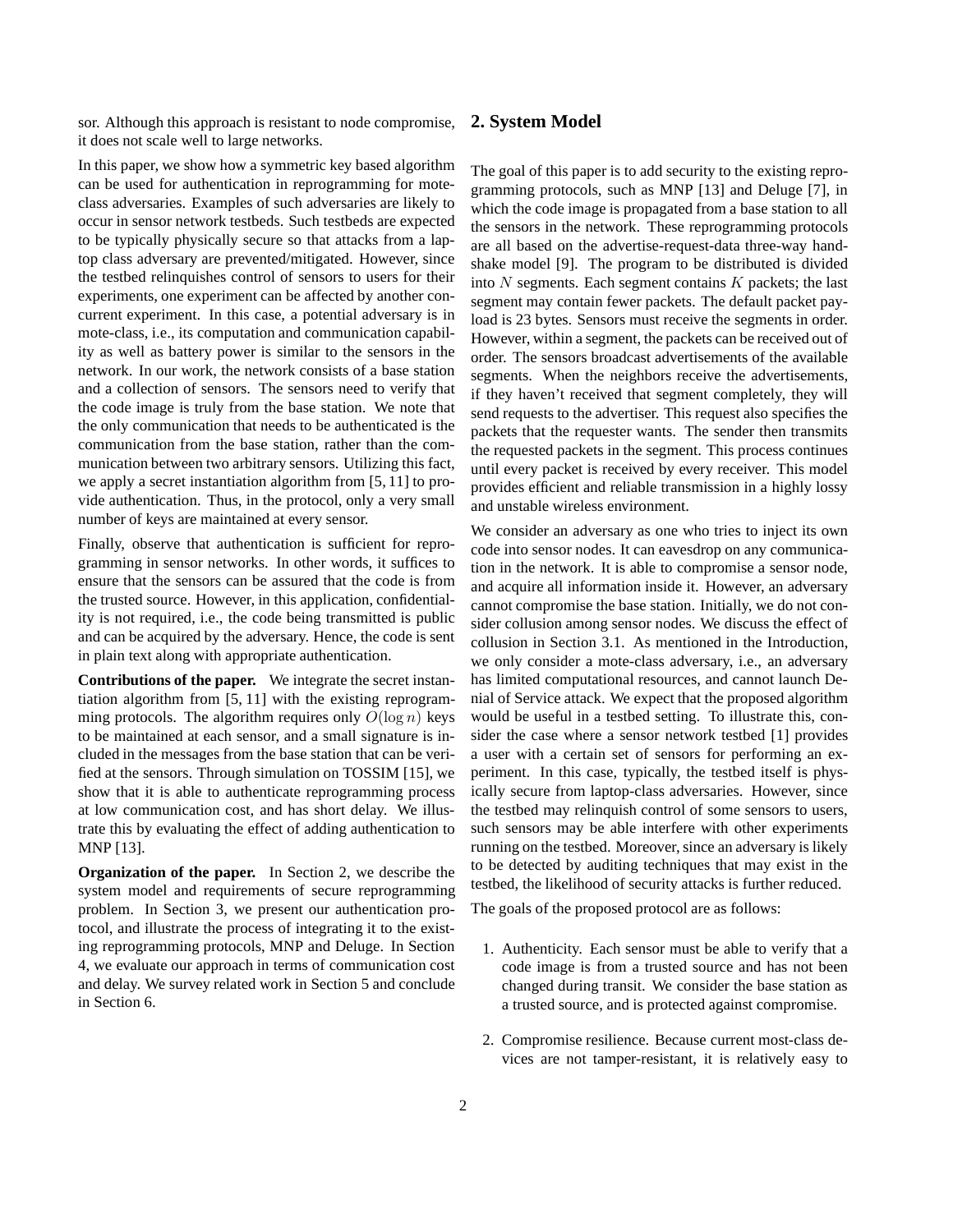compromise a sensor. It must not be possible that compromising a single sensor node will cause the other parts of the network insecure.

3. Low cost. The security scheme should be efficient in terms of computation, communication, and memory usage. Moreover, it should not add long delay to the reprogramming process.

### **3. Protocol**

Our authentication protocol for reprogramming is symmetric key based. In Section 3.1, we describe the secret instantiation algorithm [5, 11], which specifies how the secrets (i.e., keys) are distributed and used for authenticating the communication from the base station to sensors. In Section 3.2, we discuss the issues of integrating the secret instantiation algorithm with the existing reprogramming protocols.

#### **3.1 Secret Instantiation Algorithm**

The base station has a collection of secrets. Initially, each sensor receives some subset of this collection. The base station knows the secret distribution, i.e., it knows the subset of secrets received by each sensor. Whenever the base station sends a message, it separately signs it using all the secrets in its collection. Thus, message transmission is associated with a collection of signatures, one for each secret that the base station has. To sign message  $m$ , with secret  $s$ , the base station can use algorithms such as MD5. (Additionally, if the length of the signature needs to be small, then only a small part of this signature (e.g., last byte) may be used.) Whenever a sensor receives this communication, it verifies the signatures based on the collection of secrets it has. Of course, a sensor will only be able to verify a subset of the signatures, as it does not have all the secrets. It is required that if all these signature verification are successful, the sensor can assume that the communication is truly from the base station (and not from an outsider or anther sensor pretending to be the base station).

To implement this, a 2-dimensional array of secrets with  $r$ rows (numbered  $0.r - 1$ ) and  $\log_r n$  (numbered  $1..\log_r n$ ) columns (where  $2 \le r \le n$  and n is the number of sensors) is maintained. As mentioned above, the base station knows all these secrets. Each sensor is assigned a unique ID that is a number with radix  $r$ . Observe that the ID is of length  $log<sub>r</sub>n$ . (Leading 0s are added if necessary.) This ID identifies the secrets that a sensor should get. Specifically, if the first digit (most significant) of the ID is x then the sensor gets  $x^{th}$ 



**Figure 1.** Secret instantiation: an example.

secret in the first column. If the second digit of the ID is  $y$ then the sensor gets  $y^{th}$  secret in the second column, and so on.

**Theorem 1.** If sensor j receives a message and it verifies all the signatures based on the secrets it knows then that message must be sent by the base station.

**Proof:** Each sensor has a unique ID that is of length  $log_r n$ , thus it is associated with a unique combination of  $log<sub>r</sub> n$  secrets. Only the base station contains all the secrets. Therefore, no other sensor, except the base station, has all the secrets that sensor j has. Hence, if j verifies  $log<sub>r</sub> n$  signatures, it is assured that the message originated at the base station.  $\Box$ 

To illustrate the algorithm, we show an example in Figure 1. Let the number of nodes be 16 and let r be 2. Then the base station contains 8 (i.e.,  $2 \log_2 16$ ) secrets with 2 rows and 4 columns. Each sensor has  $4$  (i.e.,  $\log_2 16$ ) secrets. The set of secrets a sensor has are decided by its unique ID. For example, if a sensor's ID is 0011, then it has the secrets on the first row in the first two columns and the secrets on the second row in the next two columns.

**Collusion.** In the secret instantiation algorithm, compromising a single sensor node will not compromise the entire network. This is due to the facts that each sensor has only a subset of the secrets, and if an adversary attempts to pretend to be the base station, it needs to get all the secrets. However, colluding users may be able to obtain all the keys and, thereby, pretend to be the base station. By choosing an appropriate value for  $r$ , this key distribution provides a tradeoff between level of collusion resistance and number of keys at the base station. The smallest value for  $r$  is 2; for this case, the base station maintains  $2log_2 n$  secrets and each sensor maintains  $log_2 n$  secrets. However, collusion of 2 users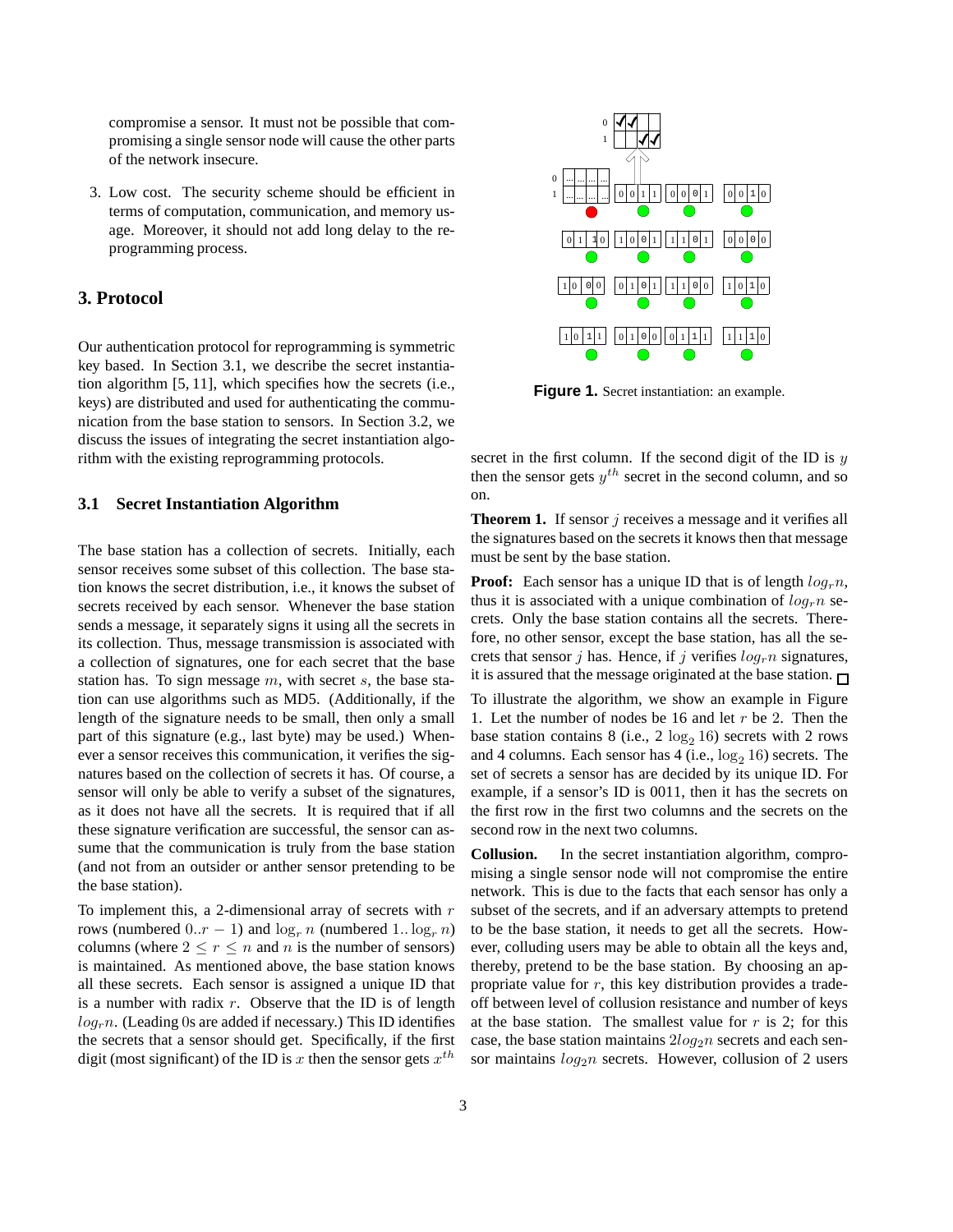with complementary IDs (e.g., a sensor with ID 1010 and a sensor with ID 0101) can allow them to pretend to be the base station.

As the value of r increases, the number of secrets maintained by the base station  $(rlo_{gr}n)$  increases. However, in this case, the number of secrets maintained by each sensor  $(log<sub>r</sub> n)$  decreases. Moreover, when  $r$  increases, the collusion resistance also increases. For  $r = \sqrt{n}$ , the algorithm corresponds [11] to the grid algorithm in [12]. For  $r = n$ , the algorithm corresponds to the case where each sensor maintains a unique secret that is known only to that sensor and the base station. In this case, collusion between sensors does not allow them to pretend to be the base station.

#### **3.2 Integration with Reprogramming Protocols**

In this section, we integrate our secret instantiation algorithm with reprogramming protocols. As a program normally consists of hundreds or thousands of packets, it would incur a lot of overhead if the base station signs every packet it sends. Hence, we use the chained hash approach proposed in [4].

We illustrate the chained hash mechanism in Figure 2. A program is divided into  $N$  segments, shown as  $N$  rows of packets. Each segment (row) has  $K$  packets. We represent the  $j^{th}$  data packet of the  $i^{th}$  segment as  $P(i, j)$ ,  $i = 1..N$ ,  $j = 1..K$ . The hash value of packet  $P(i, j)$  is denoted as  $H(i, j)$ . A data packet  $P(i, j)$  has two parts, the data part and a hash of the next packet. If  $P(i, j)$  is the last packet in segment  $i$  ( $1 \leq i \leq N$ ), then the next packet is the first packet of segment  $i + 1$ . If  $P(i, j)$  is the last packet in the program, then the hash value is 0. Hence, each data packet can be represented as

If  $P(i, j)$  is the last packet of the program

$$
P(i,j) = data(i,j)
$$

else if  $j$  is the last packet in the segment

$$
P(i, j) = data(i, j)|H(i + 1, 1), i = 1..N - 1, j = K
$$

else

$$
P(i,j) = data(i,j)|H(i,j+1), i = 1..N, j = 1..K - 1
$$

Note that the hash value is computed over the entire packet, not just the data part. As shown in Figure 2, the hash values of the packets construct a chain. The head of the hash chain, i.e., the hash value of the first packet, is signed by the base station. In our algorithm, the base station signs the first



**Figure 2.** chained hash mechanism.

hash  $H(1, 1)$  using all the secrets. We denote the signature as  $sign(H(1, 1))$  in Figure 2.

In multihop reprogramming, every sensor needs to receive the program. And once they receive part of the program (one or more segments), they can start advertising and forward the program to its neighbors. When sensors receive and forward the program, the signature and hash  $H(1, 1)$  are also buffered and forwarded. This signature and the hash  $H(1, 1)$  should be sent right before the transmission of the segment starts. In the remainder of this paper, we use MNP as an example. MNP uses a sender selection algorithm to try to guarantee that there is only one sender in a neighborhood at a time. If a sensor wins in the sender selection algorithm and becomes the sender, it broadcasts a "StartDownload" message several times, then starts transmitting the requested data packets in the segment. We add the signature and the hash  $H(1, 1)$  in the "StartDownload" message. If the signature plus hash is too long, and does not fit in one message, we can use multiple messages for "StartDownload". In this case, the receiver needs to receive all of them in order to get the entire signature.

When a node receives the packet(s) that contains  $sign(H(1, 1))$  and  $H(1, 1)$ , it decrypts the signature using the collection of secrets it has, and verifies  $H(1, 1)$ . If all the signature verification are successful, it assumes that the packet is truly from the base station. When a node receives a data packet  $P(i, j)$ , it can verify its authenticity and integrity if and only if it has already received and verified  $H(i, j)$  from a previously received packet. Therefore, it implies that the data packets have to be *verified* in order.

However, packets do not arrive in the same order as they are sent due to packet losses and/or delay. If we require that the data packets have to be *received/stored* in sequential or-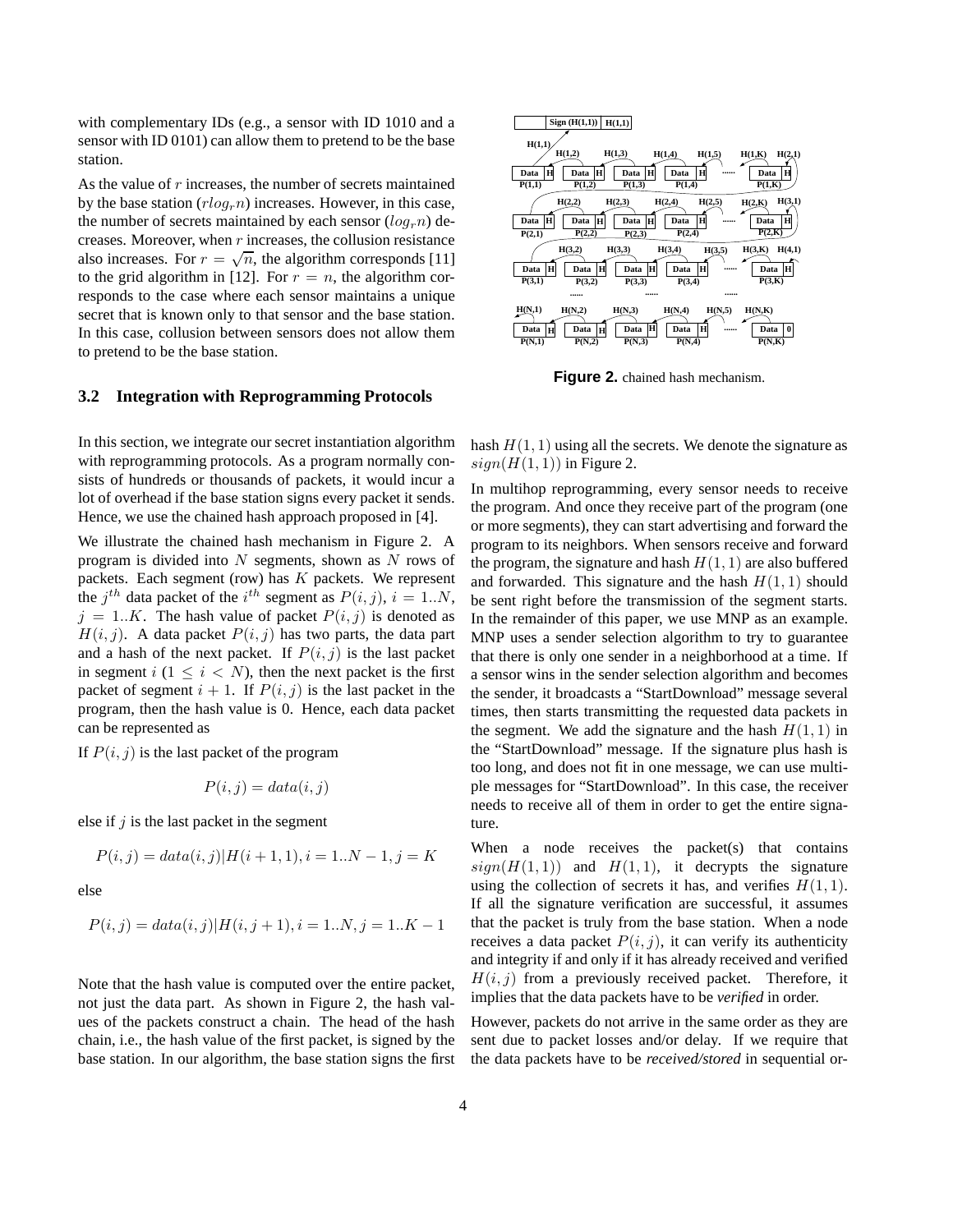der, we have to throw away a large portion of the data packets that have been received. Our simulation results (as well as the results from [3, 4]) show that if we require that the data packets can only be received and stored in order, reprogramming process will be delayed significantly (the completion time for reprogramming increases by 6 or 7 times if we use the default segment size 128 packets/segment in MNP). Correspondingly, the energy consumption also increases by a large amount. On the other hand, if out of order delivery is allowed then an adversary can mount a denial of service attack by sending a large number of garbage packets, as storing the packets (to EEPROM, i.e., the external flash of motes) requires significant energy. However, since a mote class adversary has limited power and message transmission requires significant energy, the adversary cannot launch such attack for a large duration. Therefore, in our design, we allow the packets that arrive out of order (within one segment) to be received and stored immediately.

In our protocol, each sensor maintains a *received* vector (corresponds to *MissingVector* in MNP), which is a bitmap of the current segment, indicating which packets have been received. All the bits in the *received* vector are initialized to 0. Once a sensor receives a packet for the first time, it stores the packet (the data part) in EEPROM, and sets the corresponding bit in *received* to 1. The hash value part of the packet needs be buffered in memory so that it can be retrieved fast for verification. Moreover, each sensor contains a variable, *verifiedPackets*, which is the number of packets the sensor has received and verified.

When a sensor node receives a packet  $P(i, j)$ , if the *previous* packet has been verified, i.e.,  $j = verifiedPackets+1$ , then the node can verify packet  $P(i, j)$  using the saved (and verified)  $H(i, j)$  from the previous packet. If the verification is successful, the node will increase *verifiedPackets* by 1, and continue verifying the *next* received (but not verified) packet. (When we talk about *previous* or *next* packet, we refer to the previous or next node on the hash chain.) This verification process continues until we reach a missing packet. On the other hand, if the packet verification fails, the packet is thrown away (i.e.,  $received(j)$  is set to 0), and the verification process stops.

The operation a sensor performs when it receives a data packet  $P(i, j)$  (the  $j<sup>th</sup>$  packet in the  $i<sup>th</sup>$  segment) is shown in Figure 3.

# **4. Evaluation**

In this section, we evaluate the performance of our secure reprogramming protocol. We integrate our protocol with



**Figure 3.** Operation a node performs when it receives a data packet P(i,j)

MNP [13] as described in Section 3.2. We refer to the integrated protocol as SecureMNP. We simulate SecureMNP using TOSSIM. TOSSIM is a discrete event simulator for TinyOS wireless sensor networks. In TOSSIM, the network is modeled as a directed graph. Each vertex in the graph is a sensor node. Each edge has a bit-error rate, representing the probability with which a bit can be corrupted if it is sent along this link.

In our simulation, each segment has 128 data packets. The simulations are performed in a grid topology. The inter-node distance is 10 feet. Due to the fact that the execution time of each simulation is of order of tens of hours, we do not provide confidence intervals.

The default payload size of each packet in MNP is 23 bytes. In SecureMNP, each packet carries a 4-byte hash, which is the hash value of the next packet. Hence, excluding the hash value, the *effective* data payload is 19 bytes. Therefore, in every data packet, 4 out of 23 bytes of the payload is consumed in authentication. Therefore, in order to transmit a program of certain size, more data packets need to be received at every sensor.

We consider a 20x20 network, i.e., the number of sensors in the network is 400. We set  $r$  to be 2. In this case, the base station contains 18 (i. e.,  $2 \log_2 400$ ) secrets, and each sensor has 9 secrets. As we described in Section 3.2, the base station signs  $H(1, 1)$  using all the secrets, and attaches all the signatures and  $H(1, 1)$  in "StartDownload" messages. If sensors only verify the last bytes of the signatures, we only need 18 bytes for the signatures, and the signatures fit in a single packet. If two bytes of each signature are used, then the length of the 18 signatures is 36 bytes. In this case, two packets for "StartDownload" messages need to be sent.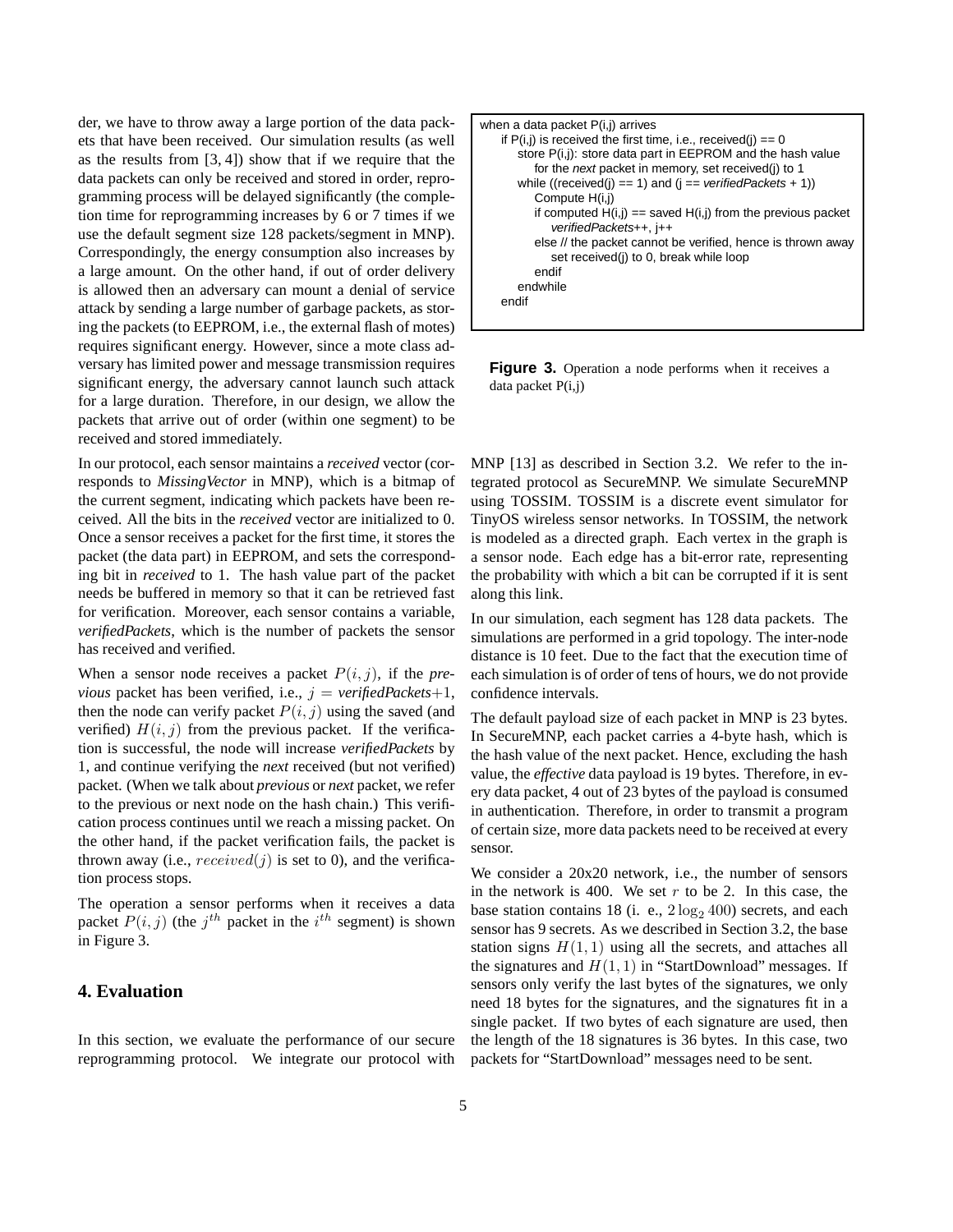**Computation cost.** For each program to be distributed, the signatures are only signed at the base station once. Sensors verify the signatures once, i.e., when they start receiving the first segment. When a sensor forwards the program to its neighbors, it simply uses the signatures received from the base station. Therefore, the computation cost is minimized, as encryption or decryption is only performed once on each sensor at the start of reprogramming. Finally, while hash computation is performed for every packet, it is very efficient (less than 10ms per packet). Hence, hash computation also does not significantly increase the computation cost.

**Memory cost.** Our authentication protocol has memory cost in the following ways. First, the algorithm uses a variable *verifiedPackets* to keep track of how many packets have been verified/authenticated. Second,  $\log_e n$  secrets are maintained at each sensor. When  $r$  increases, the number of secrets maintained at the sensor decreases. In a 20x20 network, the number of secrets at each sensor is no more than 9. Third, since we allow packets to be received and stored out of order, we need to store all the hash values for the packets in the current segment. As we assume a 4-byte hash value is used and each segment contains 128 packets, the space that is used to store hash values is 512 bytes. The hash values can be stored in memory if reprogramming speed is important. Fourth, the signatures from the base station also need to be saved either in memory or in flash. Fifth, the encryption/decryption process consumes some amount of memory.

**Delay.** We assume that the last two bytes of each signature are used, then the collection of the signatures from the base station are contained in two "StartDownload" messages: "StartDownload1" and "StartDownload2". In order to get the entire set of signatures, each node needs to receive both messages. As we allow packets to be saved before verified, and hash values can be computed very fast, authentication process does not affect reprogramming time significantly. Given a certain number of data packets to be sent, the reprogramming time remains almost the same no matter whether the security protocol is used. The major overhead is the hash values that are carried in data payload. As we have pointed out earlier, 4 out of 23 bytes data payload in a data packet are used for authentication. The size of code image that is sent by a MNP segment is  $2.94KB$  ( $128 \times 23$  bytes). By contrast, the size of the code image that is sent by a SecureMNP segment is 2.43KB ( $128 \times 19$  bytes). In Figure 4, we show that given a certain amount of code image to be sent, the reprogramming time required by SecureMNP is only a little higher than that required by MNP.

**Communication cost.** Similarly, the communication cost required by SecureMNP is a little higher than that is required by MNP due to fact that the hash values that are attached with



**Figure 4.** Delay of authentication under different program sizes.



**Figure 5.** Communication cost of authentication under different program sizes.

every packet. In Figure 5, we show that for a given program size to be distributed, the message transmission and reception of SecureMNP is about 20% higher than that of MNP.

# **5. Related Work**

In this section, we review related work in the areas of network reprogramming, authenticated broadcast, and secure network reprogramming.

**Network reprogramming.** The work on network reprogramming include MOAP [21], Deluge [7], MNP [13], Infuse [10], Sprinkler [17]. Although these protocols differ in many aspects, such as suppression schemes, transmission scheduling, loss detection and recovery mechanisms, they are all designed to send the entire code image from one (or a few) base station to all the sensors in the network. Although we only showed how to integrate our authentication protocol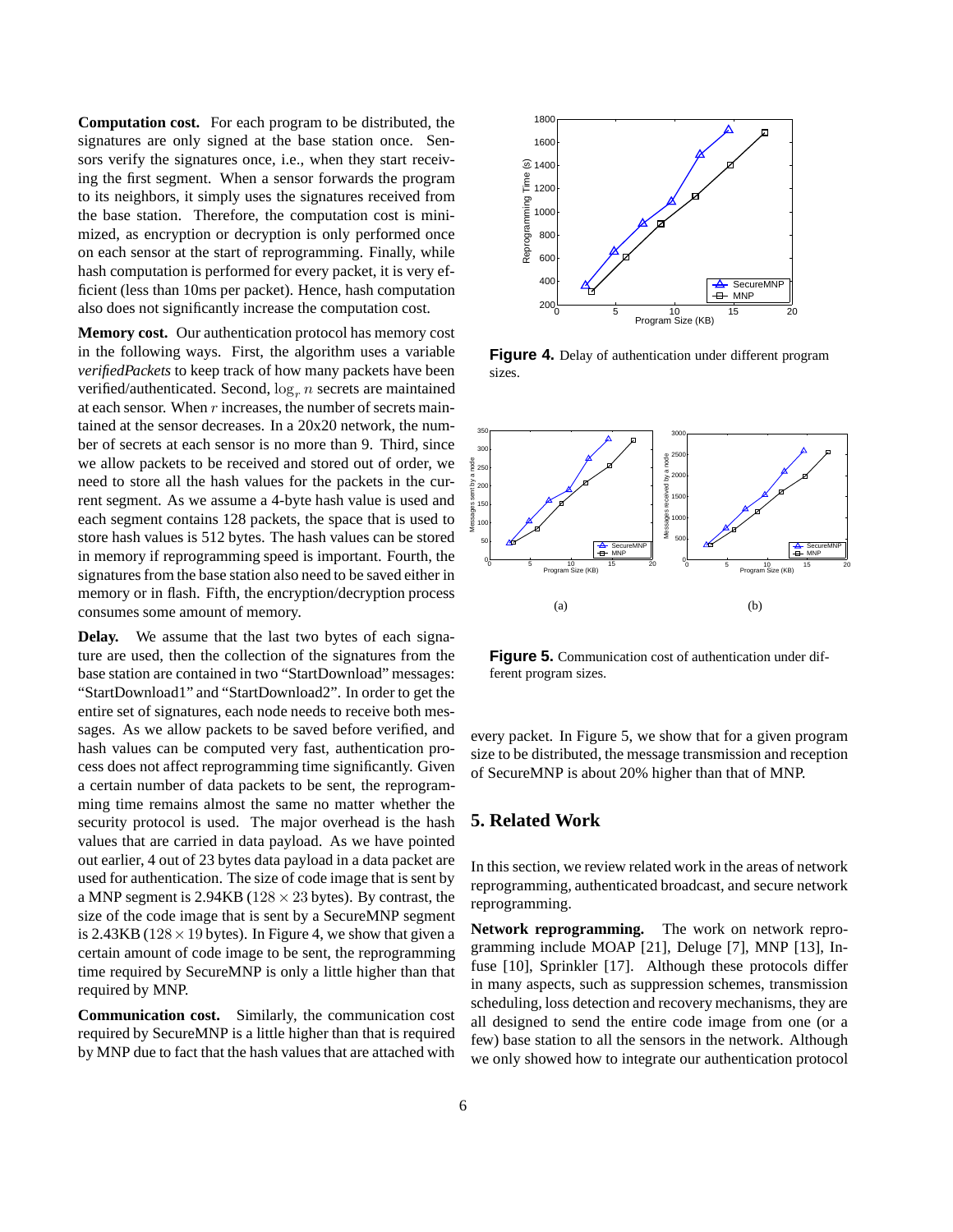with MNP, it can be used with other reprogramming protocols as well. For example, if we want to authenticate Deluge reprogramming process, the only difference compared to SecureMNP is that the signatures and the hash value of the first packet are attached with advertisement messages, rather than "StartDownload" messages in SecureMNP. Our protocol can also be used to authenticate TDMA based reprogramming protocols, such as Infuse [10] and Sprinkler [17]. In this case, we can think of the whole program as a big segment. The integration process is straightforward.

**Authenticated broadcast.** A. Perrig *et. al.* proposed TESLA [19] and  $\mu$ TESLA [20] to provide broadcast authentication through a hash chain.  $\mu$ TESLA is designed to work on the resource-constrained sensor nodes. It applies symmetric keys, and achieves asymmetry for authentication by delaying the disclosure of the symmetric keys. BiBa [18] is another protocol that performs authenticated broadcast via precomputed hash collisions and chains. However, all these protocols, TESLA, µTESLA, and BiBa require *loose time synchronization*, and hence, introduce additional constraints and overhead.

**Secure network reprogramming.** Researchers have shown interest in secure network reprogramming recently. P. Lanigan *et. al.* proposed *Sluice* [14], which also uses a hash chain for authentication. However, the hashes are verified on the segment level rather than at the packet level. Although the computation, communication and memory cost are relatively less, Sluice is vulnerable to some form of attacks, e. g., a single bad packet will cause the entire segment to be discarded. P. Dutta *et. al.* [4] proposed a protocol, called SecureDeluge, which provides authentication through a packet level hash chain. In SecureDeluge, packets can only be received/stored in order. All the packets that arrive out of order are thrown away. This requirement increases the delay and message cost significantly, especially when the network is lossy. J. Deng *et. al.* [3] tries to address the problem by sending a hash tree over the data packets before sending the actual data packets. After sensors have received the entire hash tree, they can receive/verify data packets that arrive out of order. Receiving the hash tree itself requires a partial order. And sending the hash tree over the radio increases communication cost. In our protocol, we allow the packets that are out of order to be saved and wait for verification later. All these three protocols mentioned above are based on the public key algorithm. By contrast, our protocol is symmetric key based. We have shown that our algorithm authenticates reprogramming process without adding much delay and cost.

#### **6. Conclusion**

In this paper, we showed how authentication could be achieved for reprogramming protocols in sensor networks. We used symmetric key distribution algorithms from [5, 11] to ensure that the base station can communicate securely with each sensor in the network. Based on the security of the key distribution, the reprogramming protocol allows sensors to conclude that the code is truly transmitted by the base station. Thus, they will not accept unauthorized code. We illustrated this algorithm in the context of the MNP [13]. Our approach can also be easily applied to other reprogramming protocols such as [7, 10]. Our results show that the overhead added in terms of communication cost, increased delay and memory footprint is small.

Our focus in this paper was on mote-class adversary. Since such adversary has limited energy, it cannot use extensive denial of service attack. However, a laptop-class adversary can mount a denial of service attack by sending garbage data to the mote. In [4] authors provide an approach for mitigating laptop-class adversary by requiring that the sensor receive the data in order. By this requirement, the sensors will not save any packets to EEPROM (an energy consuming operation) unless the packet is authenticated. However, this requirement increases the reprogramming time and energy usage significantly, by as much as 6 to 7 times. (In [4], the use of public key also contributes to increased time/energy usage.) Moreover, even with this requirement, a laptop-class adversary can cause significant damage as message transmission and reception is also very energy consuming.

As discussed in Section 2, our algorithm is expected to be especially valuable for security in sensor network testbed. Such testbed is typically physically secure, thereby preventing/mitigating laptop-class attackers. However, the testbed typically relinquishes control of individual sensor nodes that are used in an experiment. Thus, an experiment could be interfered by other sensors in the testbed. Our algorithm provides protection from such interference/attacks with a low overhead.

Since the key distribution protocol used in this approach allows tradeoff between the number of secrets and level of collusion resistance, the designer can choose appropriate parameters to determine the desired level of collusion resistance. In our experiments, for simplicity, we used the base  $r = 2$ thereby choosing the least number of secrets at the base station. However, if higher collusion resistance is desired, the designer can choose higher base; for example, for a 20x20 network (400 sensors), if  $r = 10$  is used then the number of secrets maintained at the base station increases to 30 (as compared to 18 when  $r = 2$ ). Moreover, since these secrets are